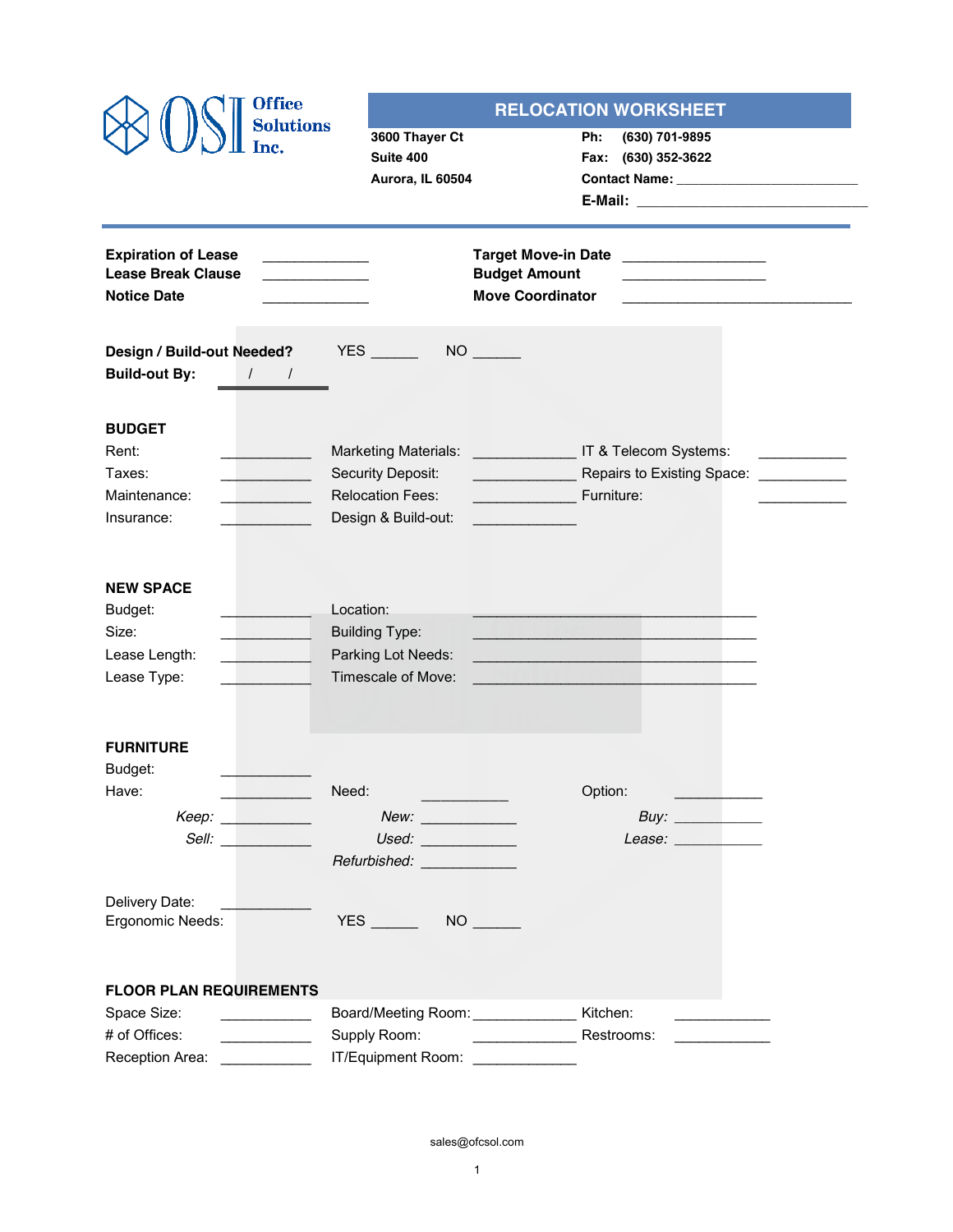

## **RELOCATION WORKSHEET**

| 3600 Thayer Ct   |
|------------------|
| Suite 400        |
| Aurora, IL 60504 |

**Ph: (630) 701-9895 Fax: (630) 352-3622 Contact Name: \_\_\_\_\_\_\_\_\_\_\_\_\_\_\_\_\_\_\_ E-Mail: \_\_\_\_\_\_\_\_\_\_\_\_\_\_\_\_\_\_\_\_\_\_\_\_\_\_\_\_**

| <b>OFFICE NEEDS</b><br><b>Workstation Locations:</b> |                                                          |                   |           |                                                                        |        |  |
|------------------------------------------------------|----------------------------------------------------------|-------------------|-----------|------------------------------------------------------------------------|--------|--|
|                                                      | (Computers, Printers, Etc.)                              |                   |           |                                                                        |        |  |
| IT/Equipment Locations:                              |                                                          |                   |           |                                                                        |        |  |
|                                                      |                                                          |                   |           | (Printers, Copiers, Fax, Postage, AV, Projectors, Screens, Etc)        |        |  |
| Storage Locations:                                   |                                                          |                   |           |                                                                        |        |  |
|                                                      | (Supplies, File Storage, Etc)                            |                   |           |                                                                        |        |  |
| Build-out Capable:                                   |                                                          |                   |           | Walls _____ Partitions ____ Storage ____                               |        |  |
| Interior:                                            |                                                          |                   |           | Paint _______ Flooring ______ Blinds _______ Lighting _____ HVAC _____ |        |  |
| <b>IT &amp; TELECOM</b><br>Budget:                   |                                                          |                   |           |                                                                        |        |  |
| Inventory:                                           | Have:                                                    |                   |           | Need:                                                                  | Where: |  |
| Phones:                                              |                                                          |                   |           |                                                                        |        |  |
| Fax:                                                 |                                                          |                   |           |                                                                        |        |  |
| Computer:                                            | <u> 1989 - John Barnett, fransk politik (</u>            |                   |           |                                                                        |        |  |
| Copier:                                              |                                                          |                   |           |                                                                        |        |  |
| Postage Machine:                                     |                                                          |                   |           |                                                                        |        |  |
| Need Power Cables:                                   |                                                          | $YES$ NO ______   |           |                                                                        |        |  |
| Need Professional Installation:                      |                                                          | $YES$ NO $\qquad$ |           |                                                                        |        |  |
|                                                      |                                                          |                   |           |                                                                        |        |  |
| Company:                                             | <u> 1950 - Johann John Stone, mars eta biztanleria (</u> |                   |           |                                                                        |        |  |
| Contact:                                             |                                                          |                   |           |                                                                        |        |  |
|                                                      |                                                          |                   |           |                                                                        |        |  |
| <b>MOVING</b>                                        |                                                          |                   |           |                                                                        |        |  |
| Order:                                               | Crates <u>and</u>                                        |                   |           | Boxes Speedpacks Speedware                                             |        |  |
| Floor Plan Sent:                                     |                                                          | $YES$ NO $\qquad$ |           |                                                                        |        |  |
| Label All Furn & Equipment:                          |                                                          | <b>YES</b>        | <b>NO</b> |                                                                        |        |  |
|                                                      |                                                          |                   |           |                                                                        |        |  |
| <b>OTHER</b>                                         |                                                          |                   |           |                                                                        |        |  |
|                                                      |                                                          |                   |           |                                                                        |        |  |
|                                                      |                                                          |                   |           |                                                                        |        |  |
|                                                      |                                                          |                   |           |                                                                        |        |  |
|                                                      |                                                          |                   |           |                                                                        |        |  |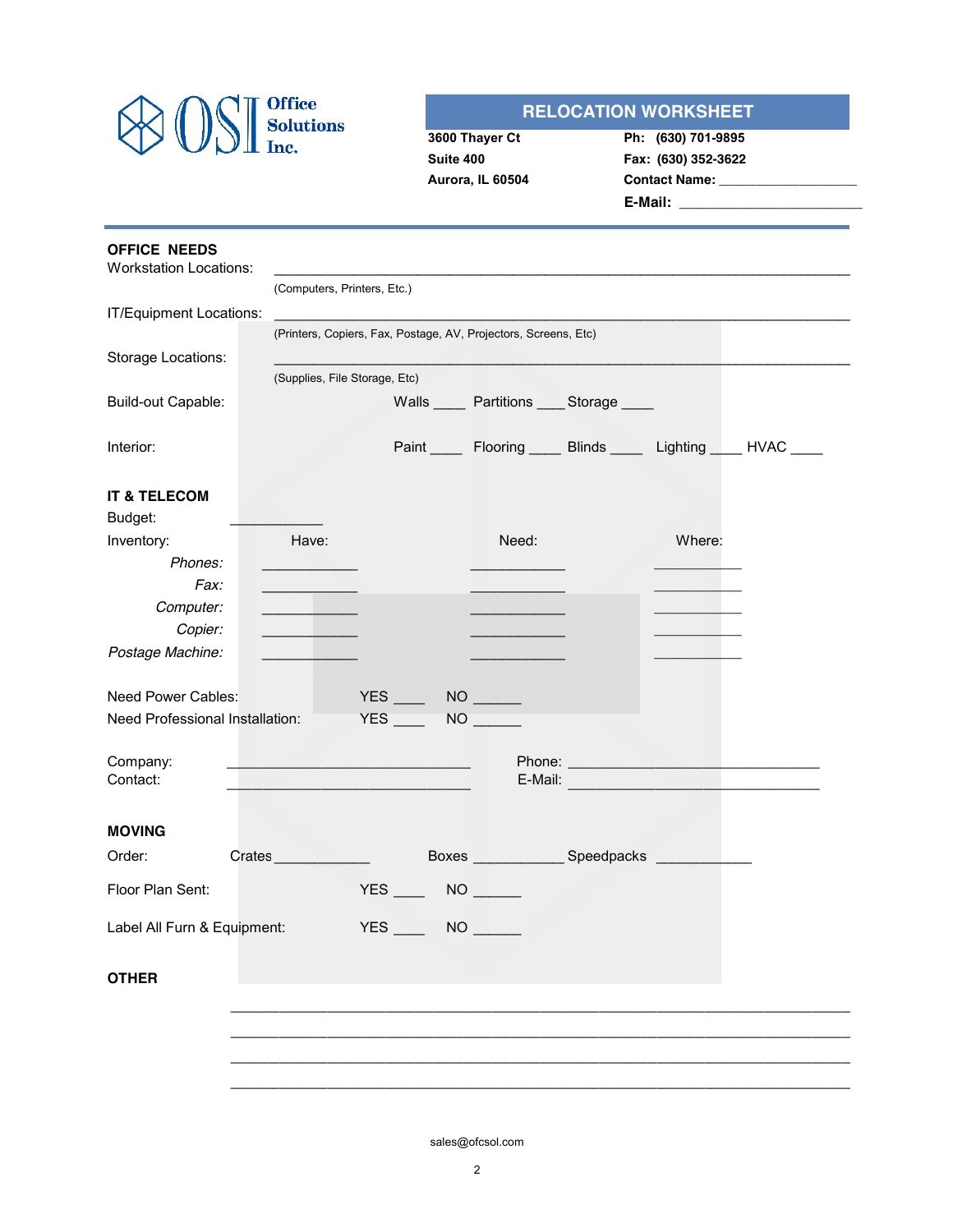|                                                                                                                                                                    | <b>Office</b><br><b>Solutions</b>                                |                                                 |                            | <b>RELOCATION WORKSHEET</b>               |  |
|--------------------------------------------------------------------------------------------------------------------------------------------------------------------|------------------------------------------------------------------|-------------------------------------------------|----------------------------|-------------------------------------------|--|
|                                                                                                                                                                    | Inc.                                                             | 3600 Thayer Ct<br>Suite 400<br>Aurora, IL 60504 |                            | Ph: (630) 701-9895<br>Fax: (630) 352-3622 |  |
| <b>ARRIVAL</b><br>Test Equipment:                                                                                                                                  | Phone/Fax<br>$\mathcal{L}(\mathcal{L}(\mathcal{L}))$ .<br>Lights | Computers ________ Printers<br>Water            | <b>HVAC</b>                | Network______<br>$\frac{1}{2}$<br>Server  |  |
| Order:                                                                                                                                                             | Keys                                                             | Keycards                                        | Lunch                      |                                           |  |
| Contact Police Traffic Unit on Move-In Day                                                                                                                         |                                                                  |                                                 |                            | Contact Name: ______________              |  |
| <b>CONTACTS</b><br><b>Tenant Rep</b><br>Landlord<br>Lawyer<br>Gen. Contractor<br>IT/Telecom<br>Moving Company                                                      | Phone                                                            | Contact                                         |                            | $Acct \#$                                 |  |
| <b>NOTIFY</b><br>Utility - Gas<br>Utility - Electric<br>Utility - Water<br>Utility - Cable<br>Utility - Waste/Refuse<br><b>Cleaning Service</b><br>Payroll Service |                                                                  |                                                 |                            |                                           |  |
| <b>Tax Departments</b><br>Banking Inst.<br>Insurance Comp<br><b>USPS</b><br><b>UPS</b><br>FedEx<br><b>DHL</b>                                                      |                                                                  |                                                 |                            |                                           |  |
| <b>Update Address</b><br>Vendors<br>Customers                                                                                                                      | Completed<br>Completed                                           | Website                                         | <b>Marketing Materials</b> | Completed<br>Completed                    |  |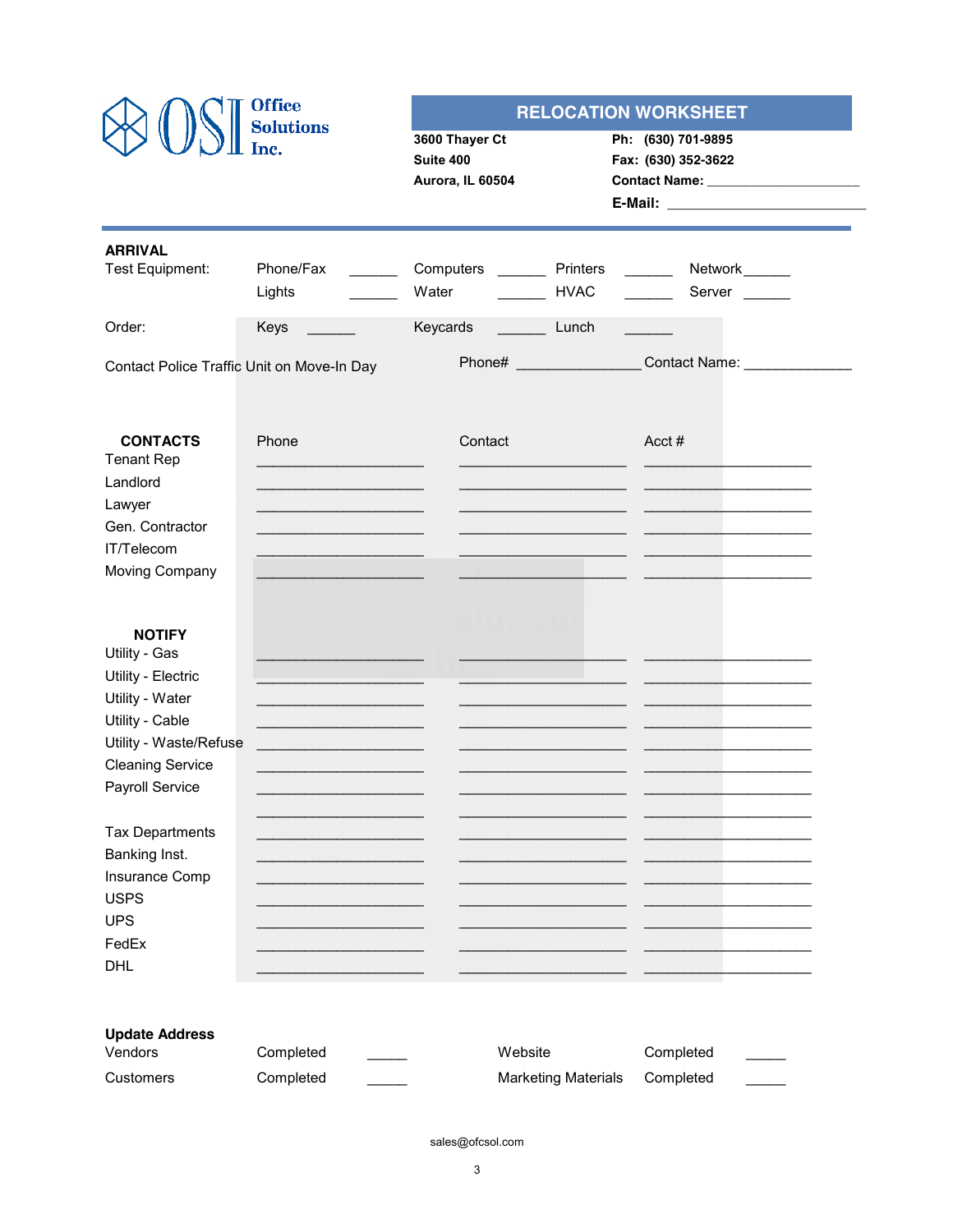

## **RELOCATION WORKSHEET**

| 3600 Thayer Ct   | Ph: (630) 701-9895   |  |
|------------------|----------------------|--|
| Suite 400        | Fax: (630) 352-3622  |  |
| Aurora, IL 60504 | <b>Contact Name:</b> |  |
|                  | E-Mail:              |  |

| <b>VENDORS</b><br><b>NAME</b> | <b>PHONE</b>             | <b>CONTACT</b>           | ACCT $#$                 |
|-------------------------------|--------------------------|--------------------------|--------------------------|
|                               |                          |                          |                          |
|                               |                          |                          |                          |
|                               |                          |                          |                          |
|                               |                          |                          |                          |
|                               |                          |                          |                          |
|                               |                          |                          |                          |
|                               |                          |                          |                          |
|                               |                          |                          |                          |
|                               |                          |                          |                          |
|                               |                          |                          |                          |
|                               |                          |                          |                          |
|                               |                          |                          |                          |
|                               |                          |                          |                          |
|                               |                          |                          |                          |
|                               |                          |                          |                          |
|                               |                          |                          |                          |
|                               |                          |                          |                          |
|                               |                          |                          |                          |
|                               |                          |                          |                          |
|                               |                          |                          |                          |
|                               |                          |                          |                          |
|                               |                          |                          |                          |
|                               |                          |                          |                          |
|                               |                          |                          |                          |
|                               |                          |                          |                          |
|                               |                          |                          |                          |
|                               |                          |                          |                          |
|                               |                          |                          |                          |
|                               | -                        | Ξ,                       | -                        |
|                               | -                        | Ξ.                       | ÷.                       |
| $\overline{\phantom{0}}$      | $\overline{\phantom{0}}$ | $\overline{\phantom{0}}$ | $\overline{\phantom{0}}$ |
|                               | -<br>-                   | -<br>-                   |                          |
|                               |                          |                          |                          |
|                               |                          |                          |                          |